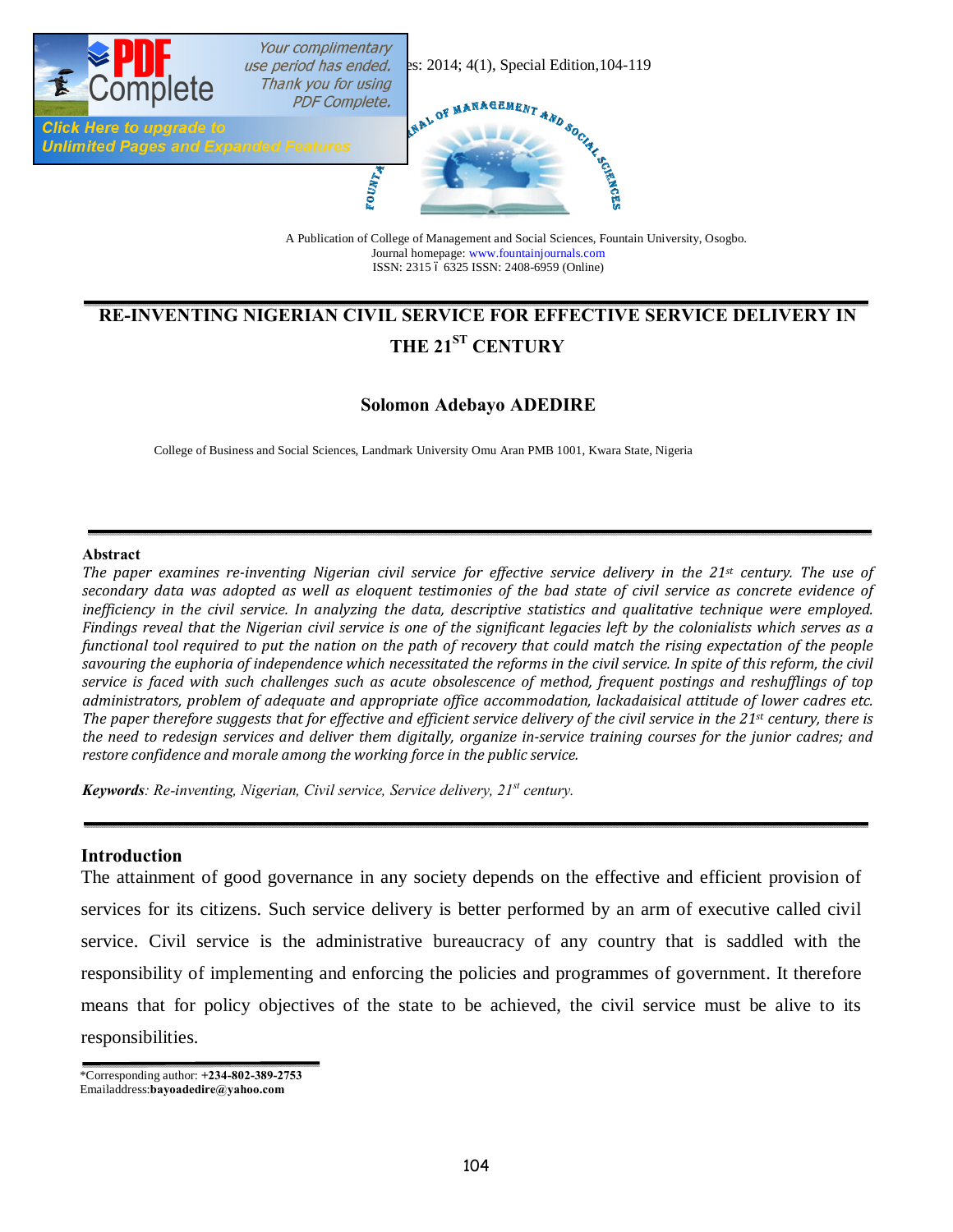**Click Here to upgrade to 2004** observed that the challenges of development and stability of the polity depends a Unlimited Pages and Expanded Features<br> $\frac{d}{dx}$  and accountable public service system.

The civil service is normally the thinking arm of the sovereign nations, and often draws from a country's most unique talent pool; from its established centers of knowledge production- the universities, the research centers and the entire schools system. It generates ideas to create and continuously renew the charter and mission of nationhood (Nwakanma, 2014).

Wikipedia, the free encyclopedia refers to civil service as either a branch of governmental service in which individuals are employed on the basis of professional or merit as proven by competitive examinations; or the body of employees in any government agency apart from the military. Adebayo (2013) observed that civil service is not a creation of modern times but rather has its roots and dates back to the times of ancient civilization. With the emergency of modern states and the development of parliamentary system of government, the civil service evolved as the bed-rock of the executive arm of government. Therefore, for the Millennium Development Goals (MDGs) to be realized in the  $21<sup>st</sup>$  century, the roles of civil service must not be underestimated.

Thomas (1995) observed this when he stated that the East Asian experience has underscored the critical contributions of the civil service in fostering development. Olaopa (2013) added that it does not take serious reflection to agree with Thomas Taylor Meadows *g* conclusion on the glory of China: 'the long duration of the Chinese empire is solely and altogether owing to the good government which consists in the advancement of men of talent and meritø in the civil service system. Meadowsø observation was made in 1847 when he was the British Consul in Guangzhou. By 1853, William Gladstone, the Chancellor of the Exchequer, reckoned with Meadows or recommendations and commissioned Stafford Northcote and Charles Trevelyan to investigate the dynamics of founding a good government on the operations of an efficient and effective civil service. The Northcote-Trevelyan Report of 1854 has since become the template for a modern civil service institution around which any state can ever hope to make progress through administrative facilitation of the production and distribution of public goods and services to the populace.

The civil service in Nigeria owes its existence to series of constitutional and administrative necessities. The year 1954 is very significant in Nigeria administrative history because it signals the formal establishment of a civil service structure with a truly Nigerian framework. Before this period, the civil service in Nigeria was strictly a colonial affair.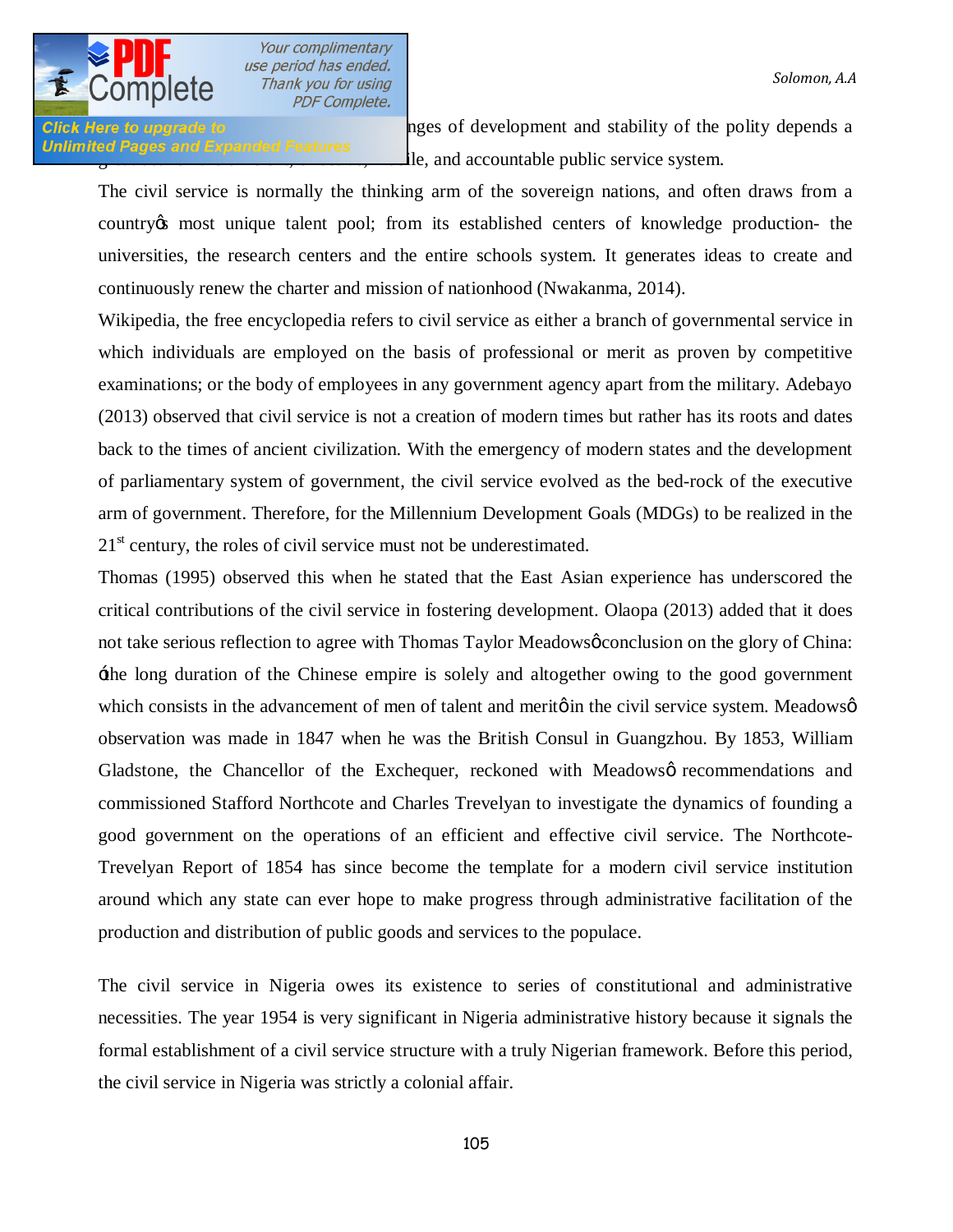

**Click Here to upgrade to** 

Your complimentary Thank you for using **PDF Complete.** 

Unlimited Pages and Expanded Features civil service witnessed the progressive reforms meant to ensure the transformation of the system (Olaopa, 2013). Over the years, research has found out that the civil service productivity and performance continue to dwindle, the reason was partly due to the lack of commitment on the part of the civil service to government work and low morale of the civil service. This situation has hamphered service delivery in the public sector. Therefore, there is the need to restore confidence and morale among the working force in order to meet up with the Millennium Development Goals (MDGs).

Thus, the goal of this paper is to interrogate the reasons for poor service delivery of the civil service, the damages such inefficiency has caused the society and the need to re-invent civil service for better performance in the  $21<sup>st</sup>$  century. Effective and efficient service delivery has become veritable tool for national development and evidence of good governance. The scope of this study is on Nigeria because it is one of the developing countries where civil service still rely on existing values rather than results or change orientation. The paper is structured into six sections, starting with this introductory part. This is followed by the evolution of civil service in Nigeria. The third section focuses oncivil service reforms in Nigeria. The causes and effects of inefficiency in the civil service are found in section four while strategies for effective service delivery of Nigerian civil service in the  $21<sup>st</sup>$  century is the basis of section five. The conclusion part is found in section six.

## **2.0 Evolution of Civil Service in Nigeria**

The civil service in Nigeria dated as far back as  $18<sup>th</sup>$  century when the administrative organization that was set up by the Royal Niger Company was later handed over to the British administration. The colonial administrative machinery was narrowly focused to handle the state function which was basically the maintenance of law and order. The strategy for carrying out that function was essentially through an arrangement which not only excluded the colonized personnel but also facilitated the exploitation of the colonies. The colonial government established a civil service with a limited objective of ensuring peaceful administration of the colonized people. At that time the service was principally dominated by colonial officials as Nigerians were deliberately excluded in the service, especially the senior cadre.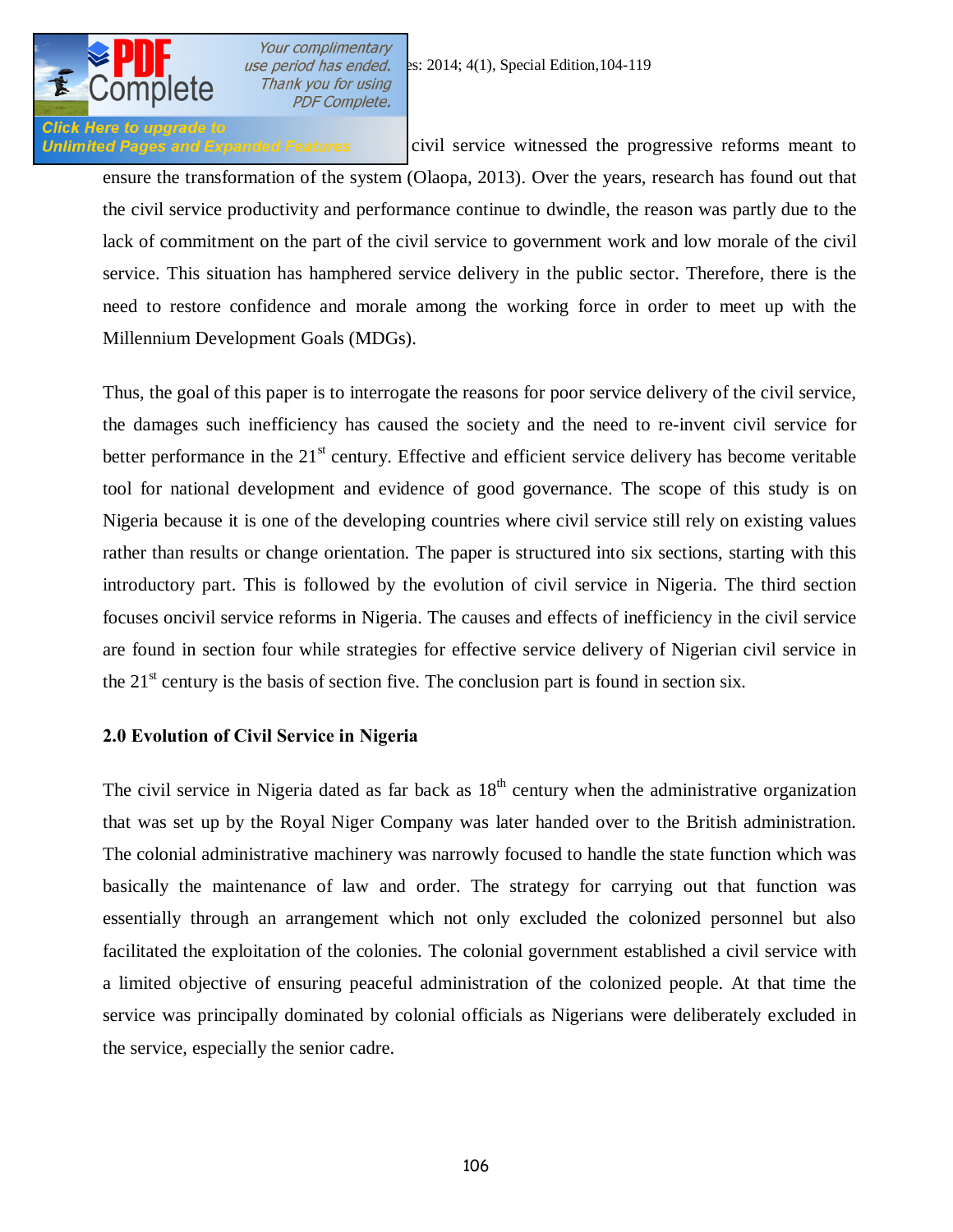

Your complimentary

Click Here to upgrade to only 1966).<br>Unlimited Pages and Expanded Features endence (Nicolson, 1966).

*use period has ended.*<br>Thank you for using the state of the state of the Solomon, A.A. **Solution, A.A.**<br>For example, by 1948 of the 2,297 senior civil servants were Nigerians;

The year 1954 is very significant in Nigeria administrative history because it signals the formal establishment of a civil service structure with a truly Nigerian framework. The period saw the transformation of Nigerian civil service to the Nigerians where departments were considered as the main units of the central administration and ministerial organizations were also converted into public corporations.

The evolution of the Nigerian character of the civil service reached its culmination in the post-1954 period with series of reforms that constituted the beginning of the institution of the civil service system in Nigeria. Thus, from 1954, the civil service became the center of furious and progressive reforms meant to ensure that the evolution of the system would transform it into an adequate institution around which the nascent post-independence state would become true to its stated ideals of providing basic amenities to the Nigerian masses who endured the horrors of colonial administration and its exploitative logic. The Gorsuch Commission (1955), for instance, became significant for confronting from the beginning the hierarchical structure of the colonial arrangement, especially as it differentiates between the  $\pm$ generalists and the  $\pm$ professionals  $\mu$  In a sense, the professionalization angle to the reform of the Nigerian civil service took its root from Gorsuch. Newns Commission (1959) took that reform initiative further with the establishment of a Westminster model organizational framework compatible with a ministerial form of government. This was achieved through the grafting of the ministerial structures on the departmental structure of the colonial service. One fall out of this was the creation of the post of the permanent secretary to whom the Minister could direct all decisional problems. These reform initiatives were progressive but not definitive. The Newns recommendations, for example, have endured with the civil service system in Nigeria to date, yet we cannot say the civil service has made historic advances that ought to transform the dynamics of governance in Nigeria (Olaopa, 2013).

Between independence in 1960 and the military takeover, the increasing influence of civil servants on policy was also clearly marked because civil service became the mainspring of policy. The dominant role which the federal Permanent Secretaries played in policy during the military regime until 1975 was a confirmation of the influence which they had established in the civilian era (Adebayo, 1984).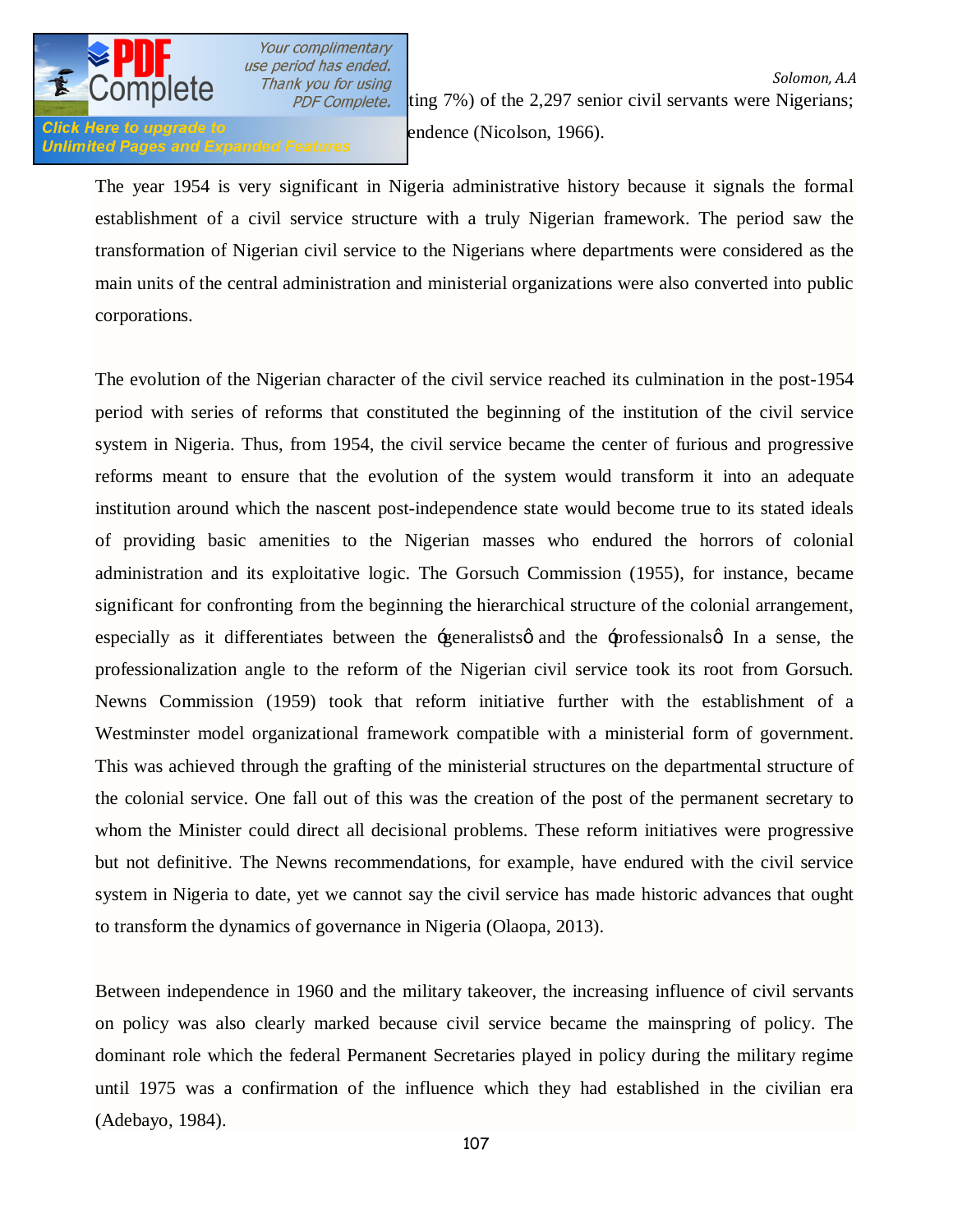

Click Here to upgrade to<br>Unlimited Pages and Expanded Features and the massive purge of the civil service, in which about 10,000 workers were unsteducted for an alleged mefficiency, old age, declining productivity, and doubtful probity. The exercise destroyed the esprit de corps of the civil service and broke down group cohesion. But for the military, the purge achieved one of the fundamental tenets of the administration- to put an end to civil service influence and supremacy (Adebayo, 1989).

The second republic witnessed a lot of friction in the civil service especially between the Permanent Secretaries and their Ministers/Commissioners. Even though we operated a presidential system of government, we had Permanent Secretaries whose positions were in fact recognized by the constitution. Indeed, the constitution described them as Chief Executives in the Ministries or Departments in addition to other departmental heads in a ministry. This fusion led to some degree of uncertainty, as to what the relative roles were between the Minister/Commissioner and his Permanent Secretary (Adamolekun, 1983).

After the general elections of 1983, there was a state of instability and a general atmosphere of depression in the civil service, this is because the military needed to strive very hard to restore a sense of confidence and remove the feeling of cynicism and depression which pervaded the public service. Thus, the state of the Nigerian Civil Service by 1987 was that of utter despondency and frustration with morale and enthusiasm at their lowest ebb (Adesina, 1999).

# **3.0 Civil Service Reforms in Nigeria**

The quest for civil service reform is not peculiar to Nigeria alone. This is because according to World Bank (2002), there is a strong consensus in the international development community on the need for civil service reform in developing nations. It is therefore a topical issue of the moment as developing nations all over the world engage in the struggle to better their existence through the process of reforms for efficient and effective service delivery. Over the years, civil service in Nigeria has suffered from various policy summersaults, this has drawn the attention of past and successive governments to see the need to revitalize the civil service for efficient service delivery.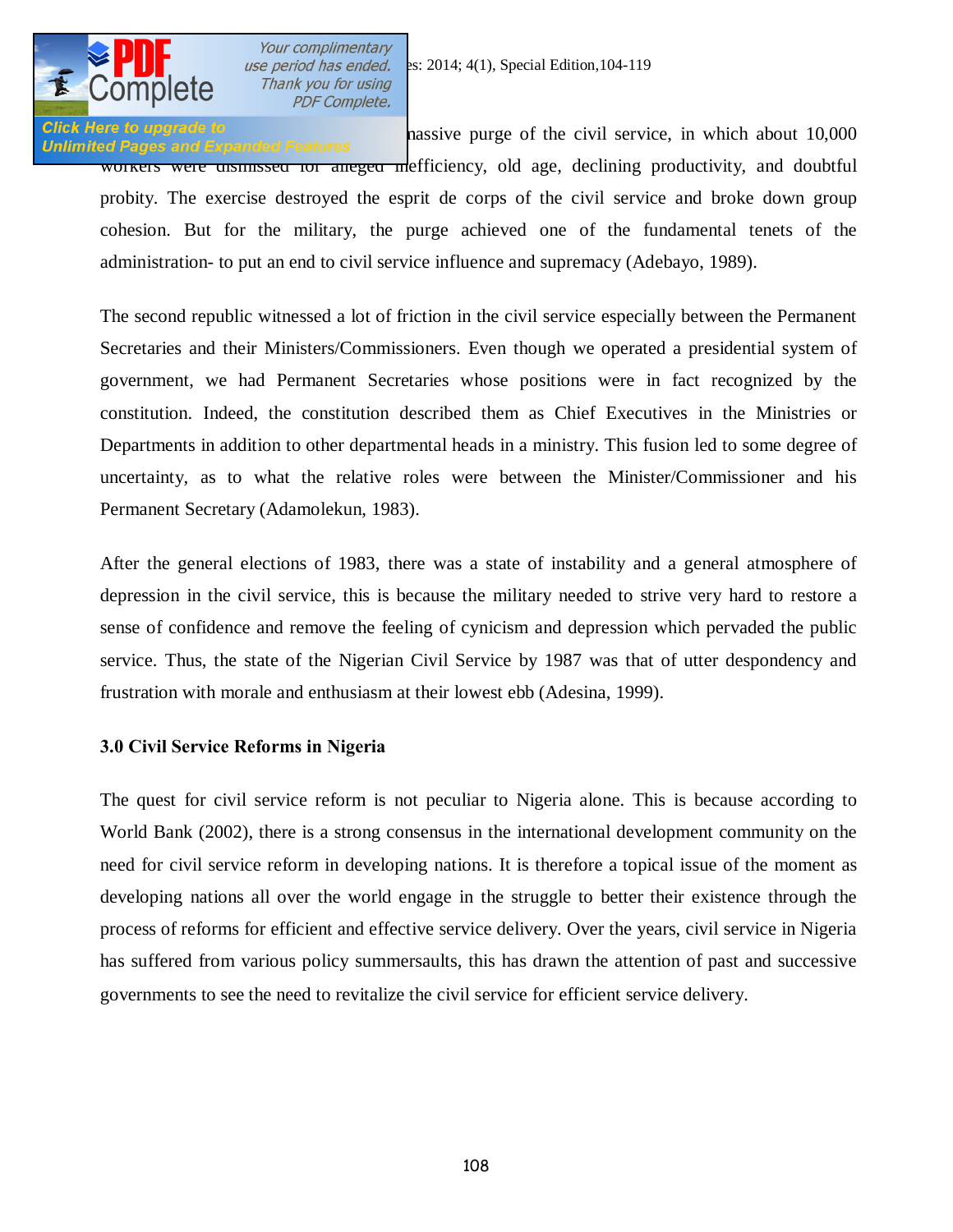**Click Here to upgrade to alterial in the ultimate goal of civil service reform is to raise the quality of** Unlimited Pages and Expanded Features out economic and social development, enhance the capacity

to carryout core government functions such as revenue generation, financial management, personnel management, policy formulation etc. To achieve the above, Nigeria had embarked on many civil service reforms dated back to the pre-independence era. These reforms are in three phases such as Pre-Udoji, Udoji and Post-Udoji reforms.

Pre-Udoji Reform: Prior to Udoji reform of 1972, the following commissions were set up to review the civil service structure (Civil Service Handbook, 1997: 21-22).

Tudor Davis (1945): This was primarily concerned with the review of wages and general conditions of service (Civil Service Handbook, 1997).

Harragin Commission (1946):According to Garba and Jirgi (2014), the Harragin commission was the first commission set up to look into the man-power problem in the service and the discontent among the European members of what was described as poor financial reward. The commission made some structural changes by introducing  $\tilde{\alpha}$ senior service $\ddot{\alpha}$  and  $\tilde{\alpha}$  iunior service, $\ddot{\alpha}$  thus dividing the service into two rigid compartments (Civil Service Handbook, 1997)

Gorsuch Commission (1954**)**: This commission was the first to attempt giving the regional administrative bureaucracies indigenous structure (Garba  $\&$  Jirgi, 2014).It reviewed the senior and junior service categories and recommended that the service be structured into five main grades, from the lowest established posts upwards, with parallel classes for both the administrative and professional cadres. It recommended that the Public Service, which had been unitary, be split into four separate services, comprising the federal and three regional services (Civil Service Handbook, 1997).

Mbanefo Commission (1959): This was set up to review the basic rates of salary and wages payable to holders of posts in the Federal Public Service as well as the Public Service of the Northern and Eastern Regions and Sothern Cameroon (Civil Service Handbook, 1997).

Adeyinka Morgan Commission (1963): This was set up to review the wages, salaries and conditions of service of junior federal civil servants and workers in private establishments. It introduced for the first time a minimum wage in the country on a geographical basis.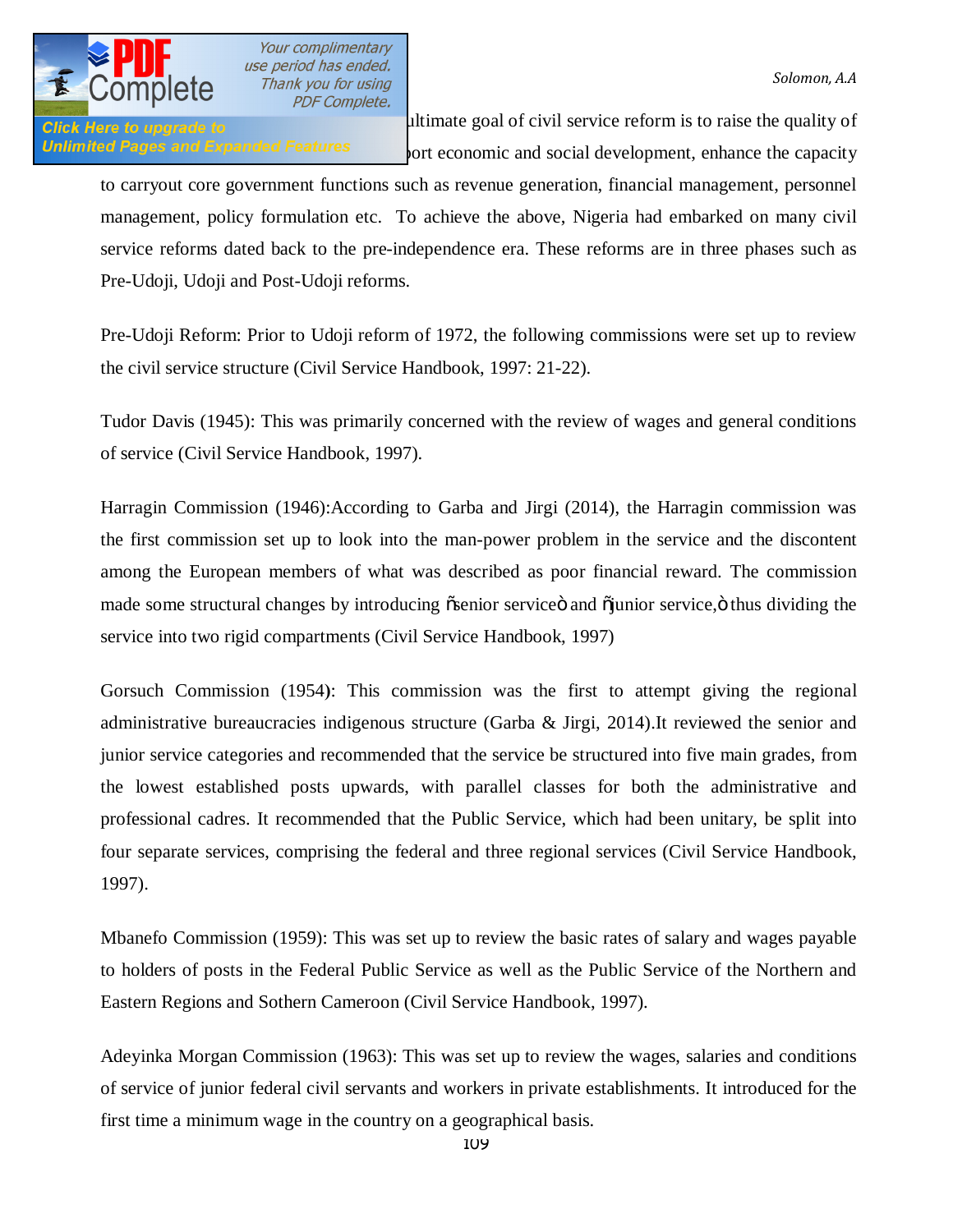

Click Here to upgrade to **review in the community** w of grading of officers and corresponding salary structure Unlimited Pages and Expanded Features<br>
us parts of the country on an ununiform salary grade level,

conditions of service and uniform remuneration for officers performing the same duty in different parts of the country. It also recommended the award of a minimum living wage although; this was turned down by the government (Civil Service Handbook, 1997).

Adebo Salaries and Wages Commission (1971): This commission was set up to review the existing wages and salaries at all levels in the public services and in the statutory public corporations and state-owned companies; examine areas in which rationalization and harmonization of wages, salaries and other remuneration and conditions of employment are desirable and feasible as between the public and private sectors of the national economy; consider the need to establish a system for ensuring that remunerations in the public services, the statutory corporations and the state-owned companies are periodically reviewed and kept to proper national balance and make recommendations to the Federal Military Government. The commission reviewed the salaries and wages of workers and recommended that a public service commission should be put in place to take up the responsibility of effectively reviewing the salaries and wages (Report of the Salaries and Wages Commission, 1971).

The Udoji Reforms: The commission which was named after its chairman was milestone in the annals of Nigerian civil service because of the wide-ranging nature of its review and recommendations, which extended beyond the civil service and encompassed the parastatals and local governments as well. The terms of reference of the Udoji Commissionare among others to examine the organization, structure and management of the public service and recommend reforms where desirable; investigate and evaluate the method of employment and the staff development programmes of the public service; examine the legislation relating to pensions as well as the various superannuation schemes in the public services and in the private sector and suggest such changes as may be appropriate.

In his report, Udoji (1974) made such recommendations like the introduction of open reporting system for performance evaluation; the unified grading and salary structure covering all posts in the civil service; the opening of the post of chief executive of a ministry, referred to as permanent secretary; the introduction of the merit system as a basis of reward; the replacement of the confidential reporting system by the open reporting system; and the introduction of a new code of conduct to the Nigerian civil servant.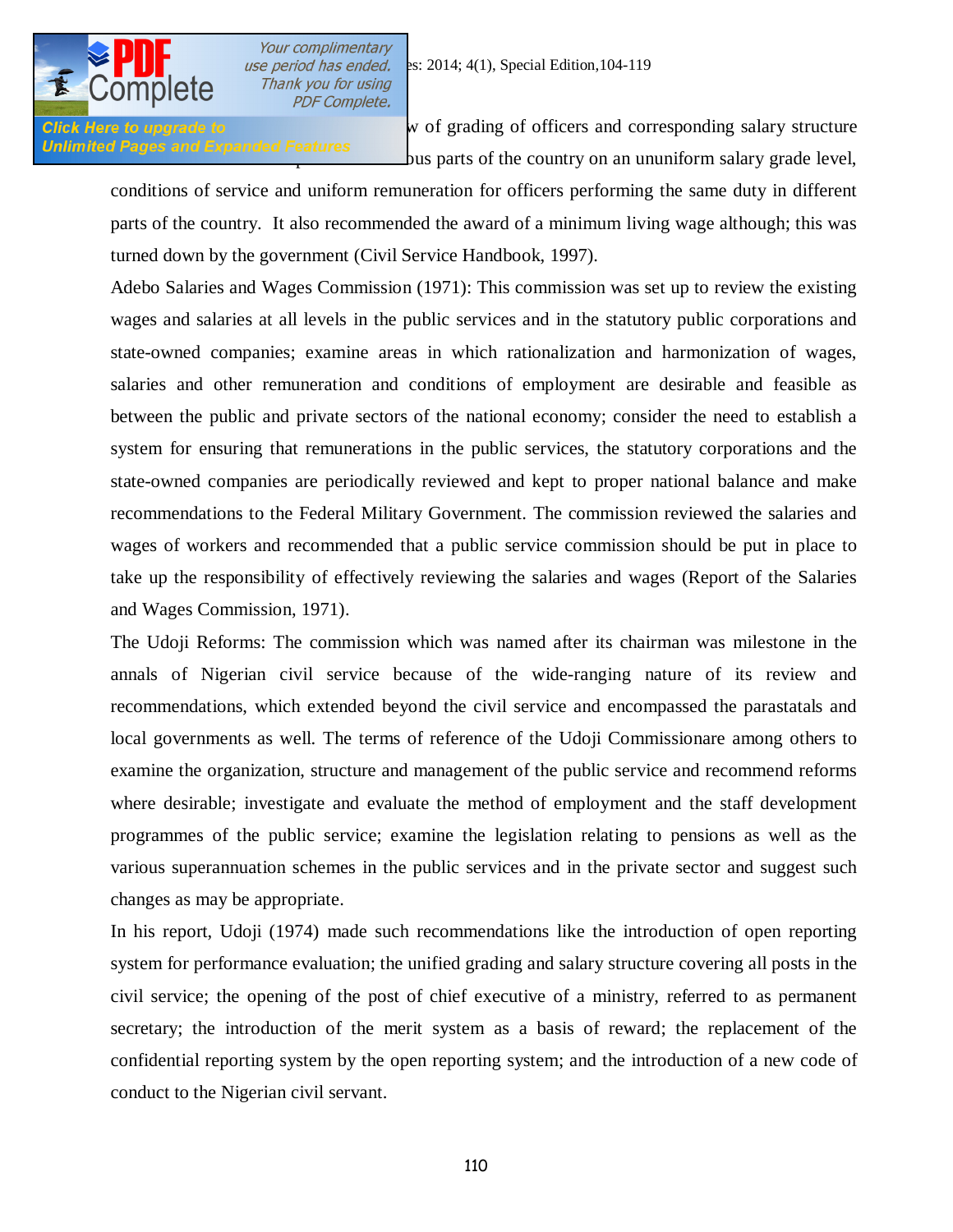

*a Solomon, A.A*<br>*Thank you for using* **PDF Complete.** 

Unlimited Pages and Expanded Features hs. Subsequently, two major reforms were mitigated-- the

**Click Here to upgrade to Reforms:** Reorganization Decree No. 43 of 1988 was enacted following

1988 Civil Service Reform and the 1994 Ayida Review Panel respectively.

The Civil Service Reforms of 1988: In 1988, General Babangida took bold and innovative measures to reform the civil service. The measures were designed to remove the uncertainties in the role of the political head of a department and that of his chief civil servant adviser; and also to infuse new life into the civil service giving it purpose and direction and thereby overhauling the whole civil service machine to make it more efficient and effective (Adebayo, 1989). The reform which was headed by Dotun Phillips made such provisions like the politicization of the service, especially its upper echelon. For instance, the office of the head of civil service was abolished, the Minister, in addition to being the chief executive, also became the accounting officer in place of the Permanent Secretary.

Civil Service Reforms of 1994 (Ayida Panel): The 1988 Civil Service Reforms had such disastrous consequences on the service that the Abacha administration had to constitute the Ayida Panel in1994 to examine the civil service afresh, with a view to discovering factors inhibiting its effectiveness and efficiency and the various factors that had led to low morale in the service. Government decision on the recommendations was published in a white paper in June 1997 (Bhagwan and Bhushan, 2006).

The decisions of the Federal Military Government were that ministries and extra-ministerial departments should be structured according to their objectives, functions and sizes, and not according to a uniform pattern; minister should no longer be the accounting officer of the ministry. This function now becomes the responsibility of the Director-General; government accepted the recommendation that the title of Director-General should revert to Permanent Secretary. Government accepted the recommendation that the post of Permanent Secretary should be a career post i.e. appointment will be made from among serving senior officers in the civil service on the advice of the Head of the Civil Service and the Chairman of the Civil Service Commission (Civil Service Reorganization Decree, 1988).

Public Policy Reforms of 2003: A policy analysis unit was established in the legislative arm, with a view to building capacity for policy formulation, implementation and review.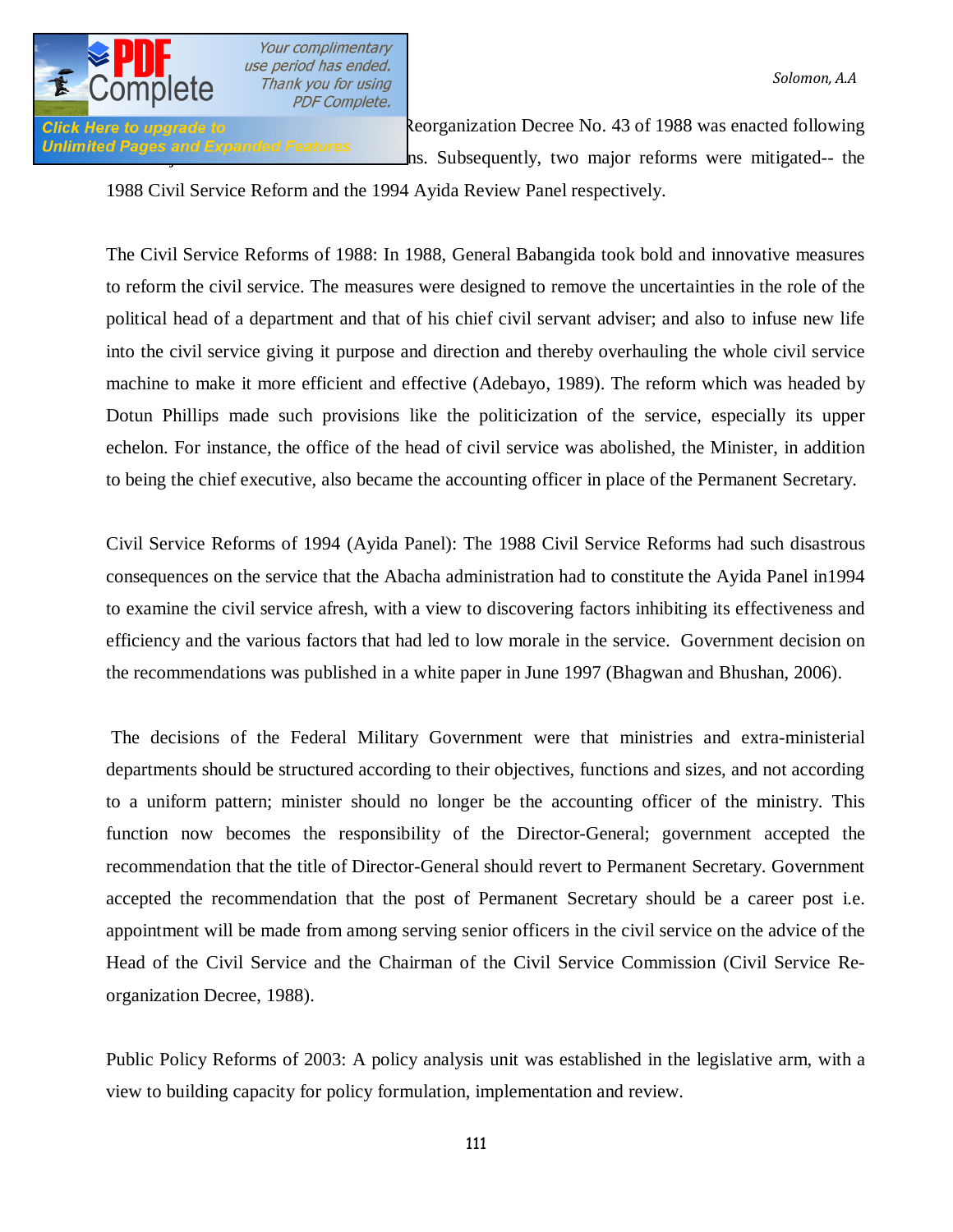

Your complimentary Thank you for using

Unlimited Pages and Expanded Features by a agenda.

**In the executive COTTIPICTU** *PDF Complete.* icy implementation and monitoring units were also set up to **Click Here to upgrade to** 

Monetization as a Public Policy Reform (2003):The Presidential Committee on Monetization in the Public Service was set up on November 11, 2002, under the chairmanship of Chief U.J. Ekaette, Secretary to the Federal Government. The monetization policy aimed at reducing government recurrent expenditure, waste and abuse of public facilities. This is to enhance efficiency in resource allocation and move the economy forward.

(Ekaette, 2003: 16) listed some benefits currently being monetized like residential accommodationô monetized at 100 per cent of annual basic salary; furniture allowanceô paid as 300 per cent of annual basic salary in line with the provisions of employment of certain political, public and judicial office holders; utility allowance and domestic servants  $\phi$  allowance; motor vehicle loan and transportô monetized with provision of vehicle loan of 35 per cent annual basic salary and recoverable over 6 years with 4 per cent interest rate; fueling/maintenance and transport allowance<sup> $\hat{0}$ </sup> 10 per cent of annual basic salary will be paid to public servants while political office holders will be paid 30 per cent annual basic salary; leave grantô monetized at the rate of 10 per cent of annual basic salary; meal subsidyô monetized; entertainment allowanceô already monetized for public servants, while 10 per cent of annual basic salary was stipulated for political office holders; and personal assistant allowance**—**monetized.

The Pension Reform Act, 2004: The Federal Government set up Adeola Committee to look into pension administration in Nigeria. The committee came up with a recommendation for the reform of pension administration and management in Nigeria. This recommendation was subsequently introduced as a bill to the National Assembly and passed into law on Friday, June 25, 2004. The passage of the bill into law repeals the Pension Act of 1979 and establishes a uniform contributory pension scheme for both the public and private sectors of the economy.

Eneanya (2009) highlighted the major features of the Act such as contributions of funds by both the employer and the employee to fund retirement benefits; amounts deducted from the employees emoluments together with the employers contributions are to be credited to the employees retirement savings account with pension fund administrators;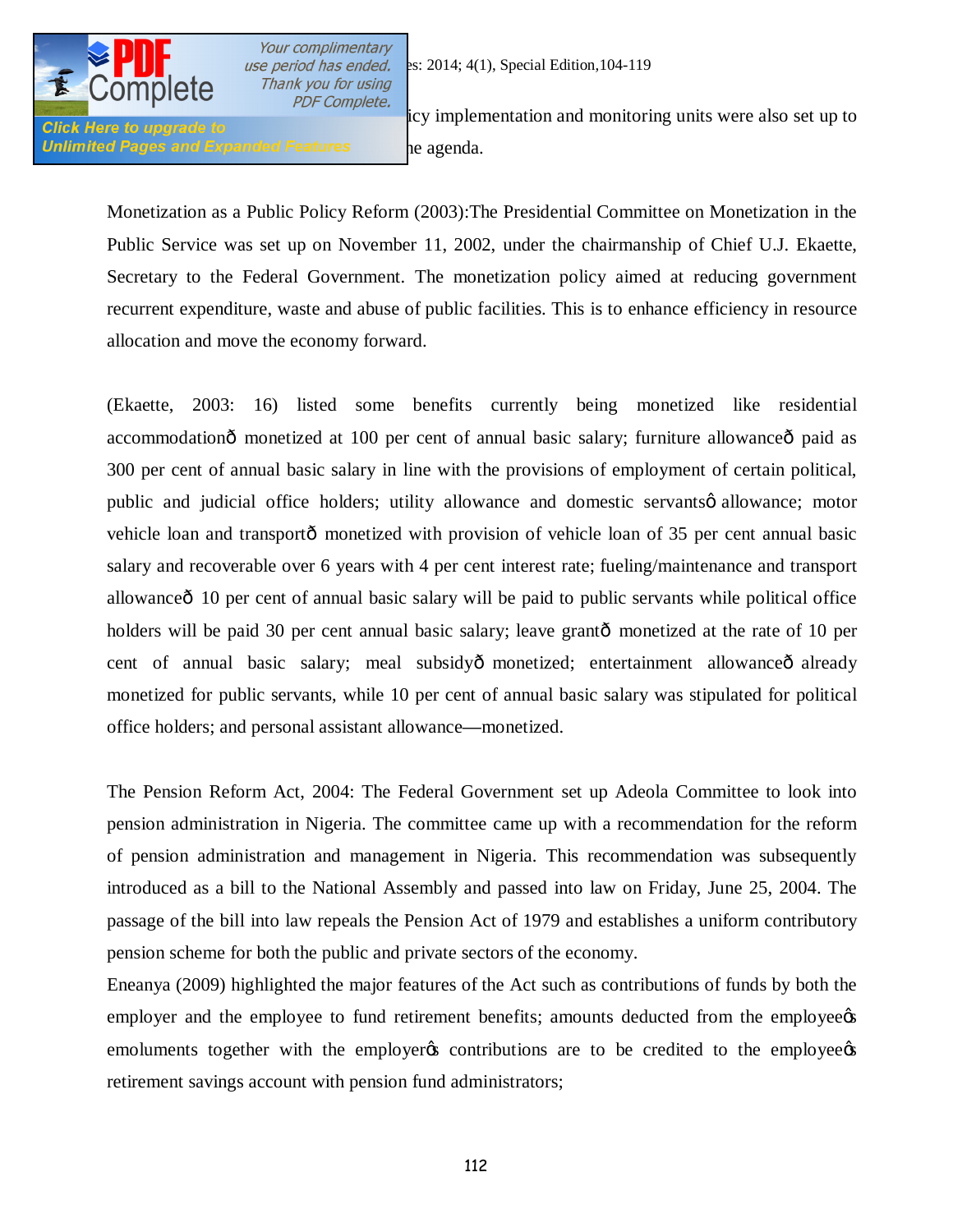Persian fund as a strong of the state of the private state of the private of the private of the contract of the contract of the contract of the contract of the contract of the contract of the contract of the contract of th Unlimited Pages and Expanded Features and Pension Commission; strict regulation of the activities of

Pension Fund Administrators (PFAs) and Pension Fund Custodians assets under uniform laws and regulations for both public and private sectors; andthe establishment of the National Pension Commission (Pen Com) charged with responsibility for matters relating to the regulation, supervision and effective administration of the scheme.

SERVICOM Policy (Initiative): It was established within the Presidency to manage and effect government commitments to the people in the area of service delivery. It is a social contract between the Federal Government of Nigeria and its people. According to Eneanya (2009), Servicom was empowered to co-ordinate the formulation and operation of Servicom charter; monitor and report to the President on the progress made by ministries and agencies in performing their obligations under Servicom; carry out independent surveys of the services provided to citizens by the ministries and government departments, their adequacy, timeliness and customer satisfaction; conduct Servicom compliance evaluation services provided by government departments; award Servicom index; and view Servicom books and relevant documents.

Civil Service Reforms during Obasanjo administration (1999-2007): According to Obasanjo  $(2005)$ , the reform of the civil service is one of the central themes of the government  $\alpha$  agenda.  $\delta$ For without a transparent and effective civil service, government business and service delivery to the public will be crippled and mired in dishonesty and graft. I am convinced that an efficient transparent and accountable civil service should be the hallmark of our democratic transformation and development.. The Nigeria people deserve nothing less. $\ddot{\text{o}}$  (Obasanjo, 2005).

In his effort to re-orientate the value system and improve the standard of living of Nigerians, Obasanjo regime provided well remunerated packages to enhance democratic governance. Since 1999, the government has increased the salaries of workers twice, while several official hitherto deprived of promotion have been promoted (The Guardian, May 30 2004: 15).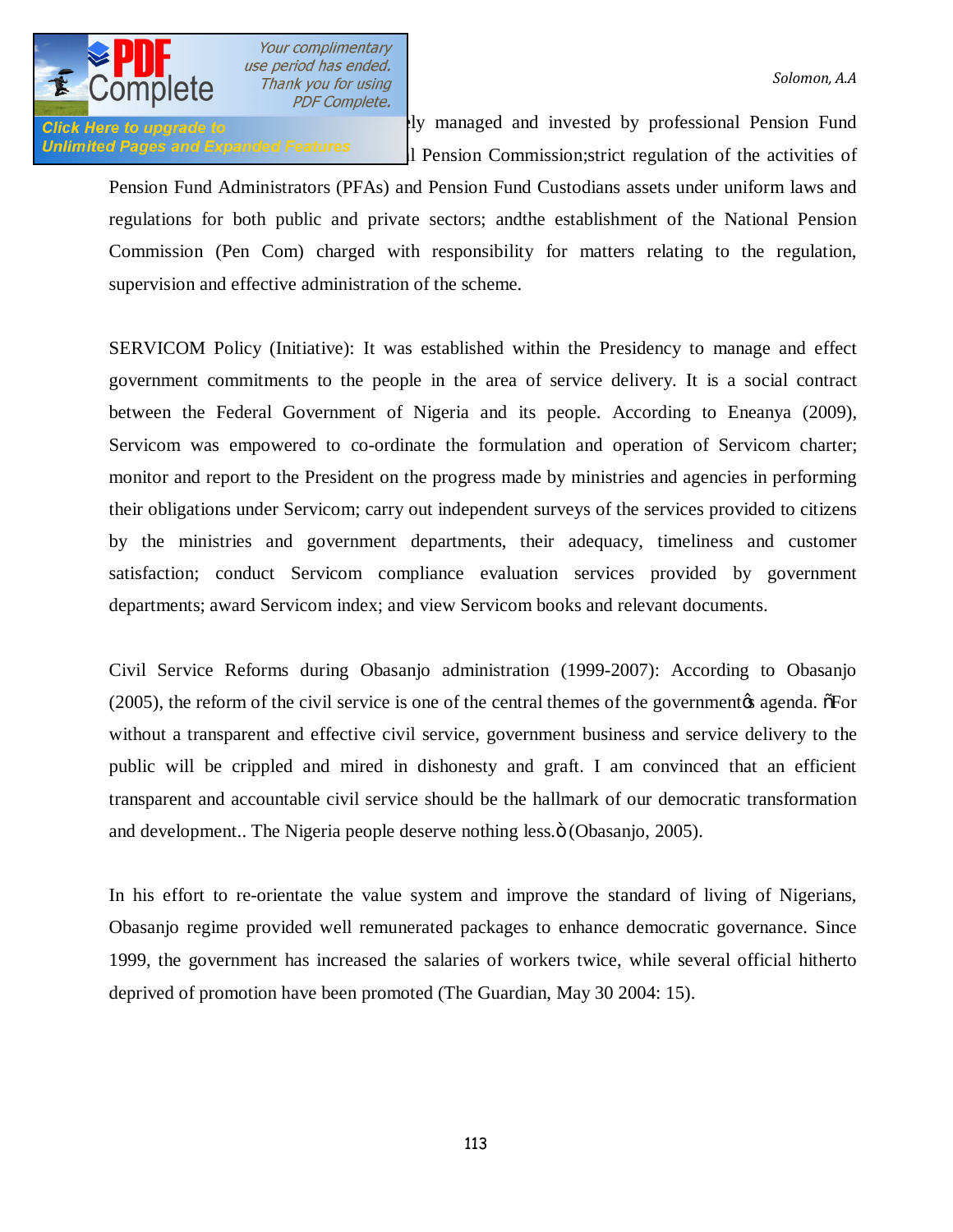

Click Here to upgrade to<br>Unlimited Pages and Expanded Features **Fig. 2** rms among others include professionalizing the service with skilled and knowledgeable technocrats with appropriate motivation to assist in up-grading the operations of government; reducing waste and inefficiency by monetizing fringe benefits within an incentive structure that supports private sector development by out-sourcing services which are considered to be unnecessary and only tangential to effective government and operation of the service; improving morale by instituting a more transparently managed contributory pension system that guarantees pension payment as and when due and under direct control of the retiree; rightsizing the workforce of the service by weeding outsourced cadres and those that do not have the qualifications, which required discipline or the proper state of physical and mental health to serve effectively; instituting fiscal and budgetary reforms within the context of a Medium-Term Public Expenditure framework in order to sanitize budgeting and funding of government programmes (Yayale, 2007).

## **4.0 Causes of inefficiency in Nigerian Civil Service**

There is no doubt that in any dispensation in Nigeria be it military or civilian, the civil service is looked upon to provide certain fundamental services for smooth governance in the country. Unfortunately, the civil service has been variously attacked by renowned bureaucrats, seasoned administrators and academician for its inactivity(Adebayo, 2013). The following are the causes of inefficiency in the civil service:

Acute obsolescence. It is suffering from acute obsolescence. In other words, it is using antiquated method to manage a modern government economy (Udoji, 1997).

Frequent posting and reshuffling of top administrators. The effect of frequent re-shuffling of Permanent Secretaries is that they have no time to settle down and master the intricacies of their departments.

Problem of adequate and appropriate office accommodation. There are numerous cases in various states of the federation in which a department has sections and divisions of the department scattered about in various parts of the town in rented private buildings. There is no telephone system connecting these offices with the headquarters, therefore, supervision and coordination is extremely difficult.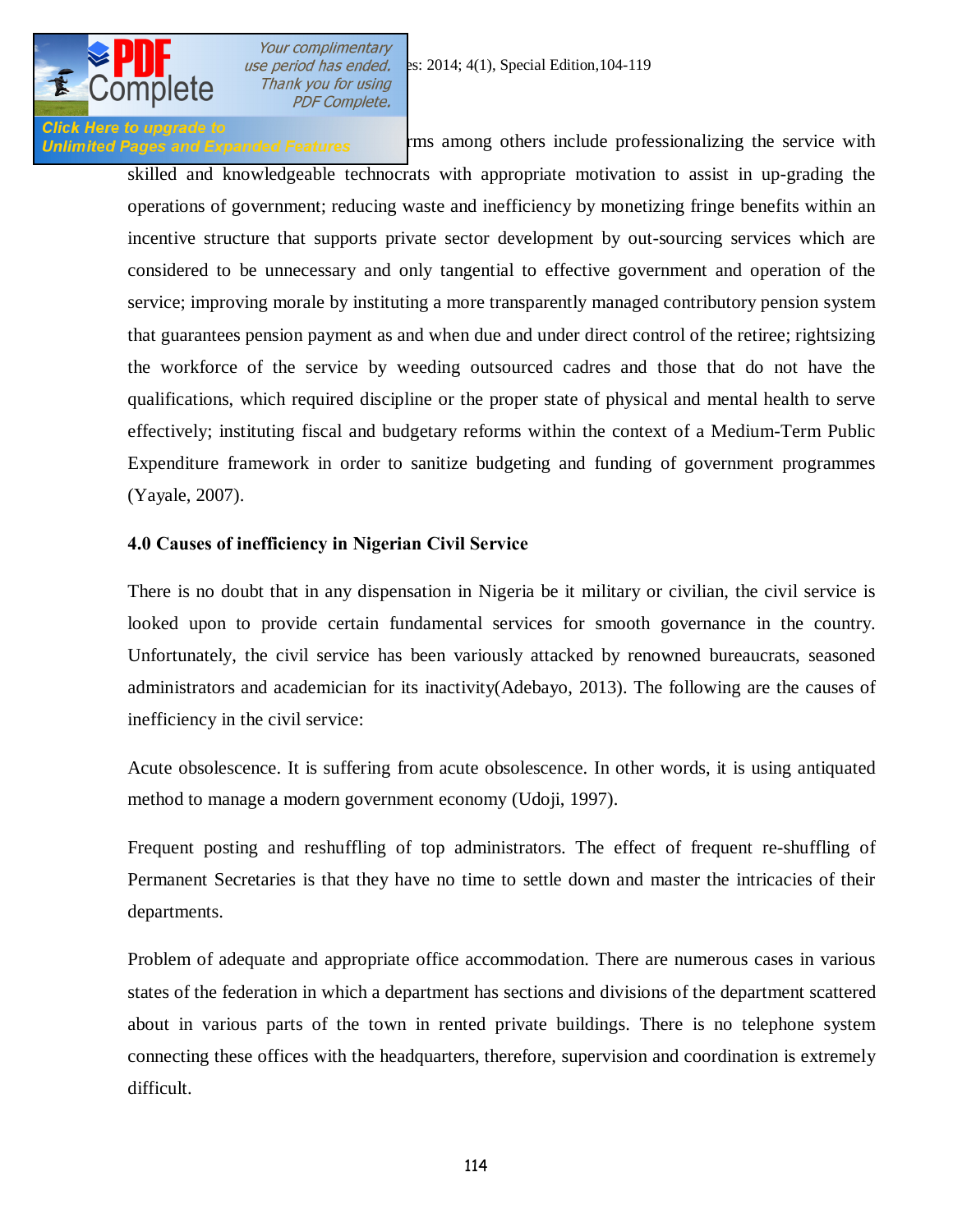

Lackadaisia at the lower cadres exhibits attitudinal behavior control in the lower cadres exhibits attitudinal behavior Unlimited Pages and Expanded Features hbers of the public, malingering, presenting false sick

certificates in order to attend to private business. Therefore, members of the public form their impression about the civil service through the innumerable services that are haphazardly executed (Sekwat, 2002).

# **5.0Strategies for effective service delivery of Nigerian Civil Service in the 21st century**

One area the civil service has become an albatross to the nation is in the area of ghost workers. Every year billion of naira is lost to these fake workers and the money ends up in private pockets. As a result of this, the present administration introduced the Integrated Payroll and Personnel Information System (IPPIS). This idea exposed fake public servants who were weeded out of the system (ThisDay, April 20 2015). In order to make the civil service result oriented, it needs to become more skilled, less bureaucratic and more unified. Therefore, leaders at every level of the civil service are to support their staff to build their individual skills and competencies.

The attainment of Millennium Development Goals (MDGs) has called for the need to redesign services and deliver them digitally. This enables government to meet users  $\phi$  needs more effectively. Civil service often faces criticism from the public which dampens the morale of the civil service. Avoiding unwarranted and unfair criticism of the public service will boost their morale and make them to be more productive. Also, government needs to provide public servants with the requisite tools and equipment for their work. Nothing can be more frustrating to a skilled and enthusiastic worker than to know what to do, be willing to do it, but have no tools and equipment with which to carry out his assignment. While addressing his country-men during the Second World War, Winston stated: Give us the tools and we will finish the job (Adebayo, 1989). Therefore, leaders must be equipped with the tools that they need to be able to deliver substantive reductions in public spending.

Another strategy is by organizing frequent in-service training courses for the junior cadres. In addition, and more importantly, there should be severe punishment meted out to all those caught in these despicable lapses. There is also the need to restore confidence and morale among the working force in the public service. We must give public servants a sense of pride in their work and career, to create in them a feeling of belonging and to foster in them a sense of participation in the task of nation building (Federal Republic of Nigeria, 1997).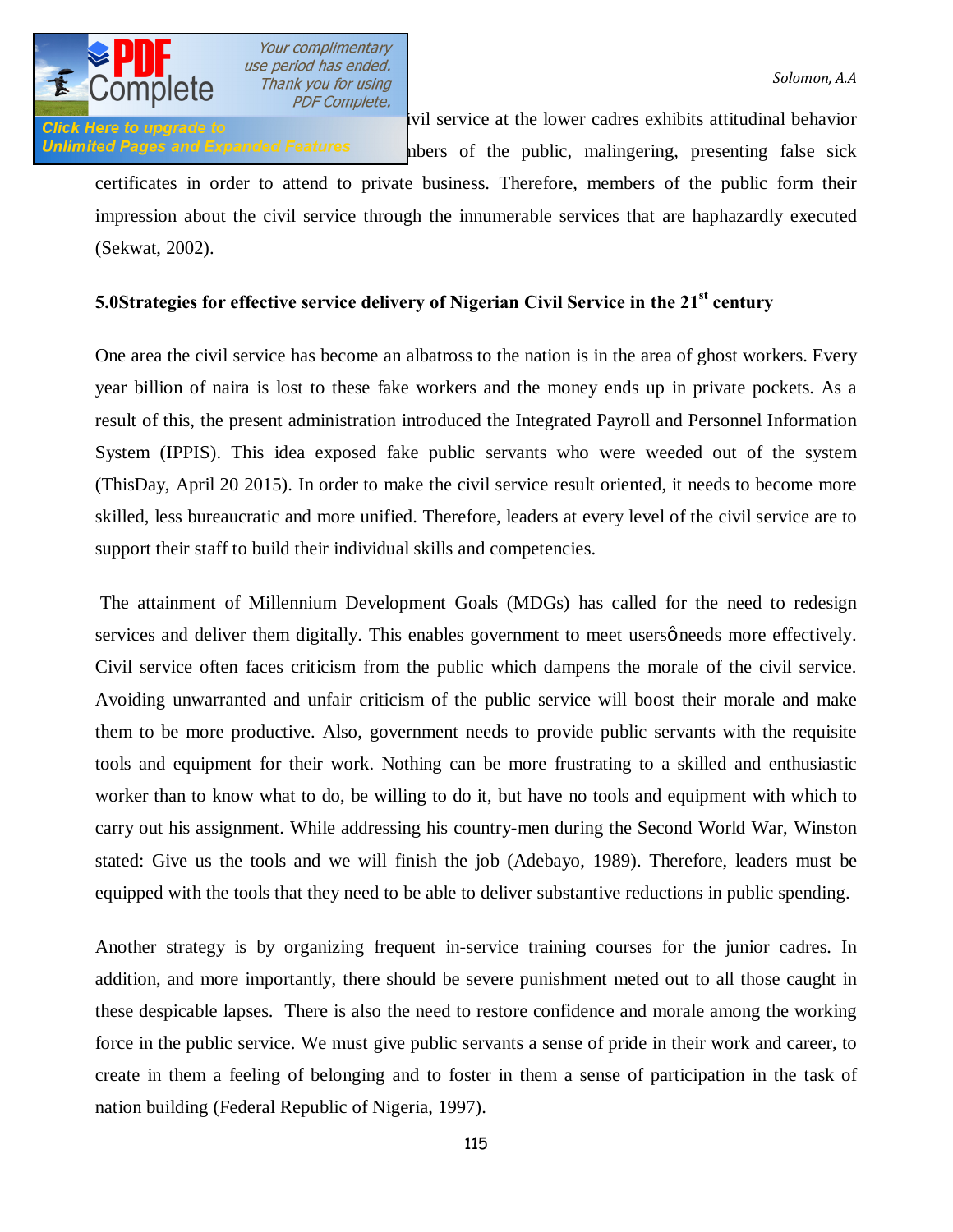

## **Unlimited Pages and Expanded Features**

The paper has A-rayed the need to re-invent Nigerian civil service for effective service delivery in the  $21<sup>st</sup>$  century. Civil service is the administrative bureaucracy of any country that is saddled with the responsibility of implementing and enforcing the policies and programmes of government. It therefore means that for policy objectives of the state to be achieved, the civil service must be alive to their responsibilities. The Nigerian civil service is one of the significant legacies left by the colonialists which serves as a functional tool required to put the nation on the path of recovery that could match the rising expectation of the people savouring the euphoria of independence. In recognition of the roles of civil service in socio-economic and political developments of the country through effective and efficient service delivery, both civilian and military governments have developed strategies towards improving the performance of civil service through series of reforms. The ultimate goal of civil service reform is to raise the quality of services delivered to the population, support economic and social development, enhance the capacity to carry out core government functions such as revenue generation, financial management, personnel management, policy formulation etc. Unfortunately, the civil service has been variously attacked by renowned bureaucrats, seasoned administrators and academician for its inactivitywhich are due tothe acute obsolescence of method, frequent postings and reshufflings of top administrators, problem of adequate and appropriate office accommodation, lackadaisical attitude of lower cadres etc. Therefore, for effective and efficient service delivery of the civil service in the  $21<sup>st</sup>$  century, there is the need to redesign services and deliver them digitally, organize in-service training courses for the junior cadres; and restore confidence and morale among the working force in the public service.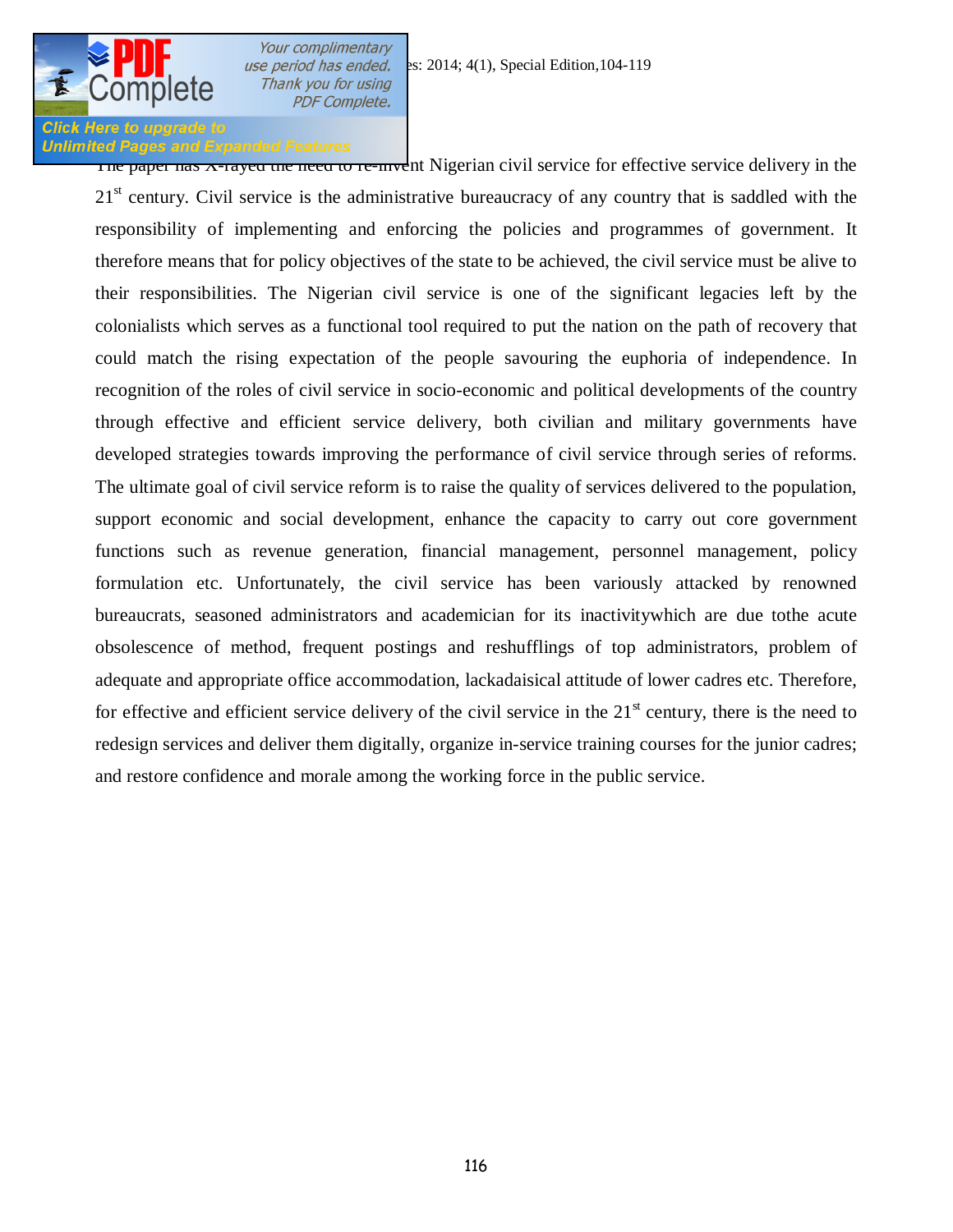Unlimited Pages and Expanded Features<br>ation: Nigerian and comparative perspective. London:<br>material perspective. London:

Longman

- Adebayo, A. (1984). *Principles and practices of public administration in Nigeria*. Ibadan: Spectrum Books Limited.
- Adebayo, A. (1989). *Principles and practice of public administration in Nigeria*. Ibadan: Spectrum Books Limited.

Adebayo, A. (2013). *Inefficiency in the civil service: Causes and strategies for eradication*

Adesina, K.S. (1999). *Public administration: An introduction*. Lagos: Mozee Publications

Anazodo, O., Okoye, J. & Chukwemeka, E. (2012). Civil service reforms in Nigeria. The journey so far in service delivery. *American Journal of Social and Management Sciences* at http.www.scihub.org

Ayodele, B. (2004).  $\delta$ Ethno-Nationalistic Militarism and the Quest for Democratic Security in Post-

Military Nigeria." In K. Ajayi and B. Ayodele (eds.), *Perspectives on democracy and development in post-military Nigeria*. Ibadan: Julius and Julius Associates

Bhagwan, V. & Bhushan, V. (2006). *Public Administration*. New Delhi:S. Chand & Company Ltd.

Civil Service Re-organization Decree, (1988). 1988, Decree No. 43. Lagos: Government Printer.

- Civil Service Handbook (1997). Federal Government Press, December.Federal Republic of Nigeria. Lagos: Federal Ministry of Information, Printing Division.
- .Ekaette, U.J. (2003). "*Monetization as a public policy reform." social science lecture*. Lagos: University of Lagos.
- Eneanya, A.N. (2009). *Public administration in Nigeria: principles, techniques and applications*. Lagos: Concept Publications.
- Federal Republic of Nigeria, (1997). *White Paper on the Report of the Review Panel on the Civil Service Reforms*, Abuja.